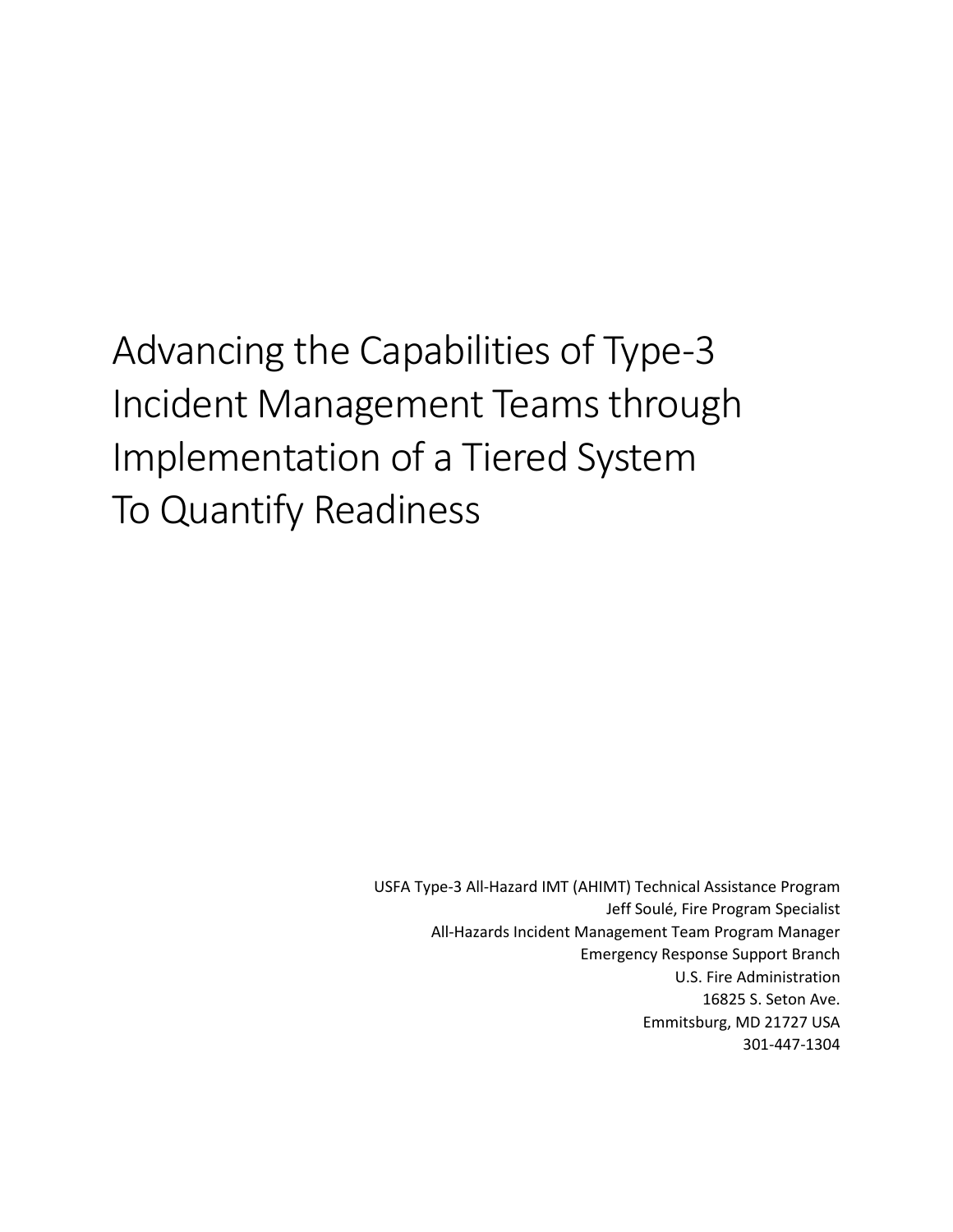# Table of Contents

| $\label{eq:1} \mbox{Introduction} \,\, \ldots \,\, \ldots \,\, \ldots \,\, \ldots \,\, \ldots \,\, \ldots \,\, \ldots \,\, \ldots \,\, \ldots \,\, \ldots \,\, \ldots \,\, \ldots \,\, \ldots \,\, \ldots \,\, \ldots \,\, \ldots \,\, \ldots \,\, \ldots \,\, \ldots \,\, \ldots \,\, \ldots \,\, \ldots \,\, \ldots \,\, \ldots \,\, \ldots \,\, \ldots \,\, \ldots \,\, \ldots \,\, \ldots \,\, \ldots \,\, \ldots \,\, \ldots \,\, \ldots \,\, \ldots \,\,$ |  |
|-----------------------------------------------------------------------------------------------------------------------------------------------------------------------------------------------------------------------------------------------------------------------------------------------------------------------------------------------------------------------------------------------------------------------------------------------------------------|--|
|                                                                                                                                                                                                                                                                                                                                                                                                                                                                 |  |
|                                                                                                                                                                                                                                                                                                                                                                                                                                                                 |  |
|                                                                                                                                                                                                                                                                                                                                                                                                                                                                 |  |
|                                                                                                                                                                                                                                                                                                                                                                                                                                                                 |  |
|                                                                                                                                                                                                                                                                                                                                                                                                                                                                 |  |
|                                                                                                                                                                                                                                                                                                                                                                                                                                                                 |  |
|                                                                                                                                                                                                                                                                                                                                                                                                                                                                 |  |
|                                                                                                                                                                                                                                                                                                                                                                                                                                                                 |  |
|                                                                                                                                                                                                                                                                                                                                                                                                                                                                 |  |
|                                                                                                                                                                                                                                                                                                                                                                                                                                                                 |  |
|                                                                                                                                                                                                                                                                                                                                                                                                                                                                 |  |
|                                                                                                                                                                                                                                                                                                                                                                                                                                                                 |  |

#### **Questions regarding this document should be directed to:**

Jeff Soulé Fire Program Specialist All-Hazards Incident Management Team Program Manager Emergency Response Support Branch U.S. Fire Administration jeffrey.soule@fema.dhs.gov 301-447-1304 (office) https://www.usfa.fema.gov/training/imt/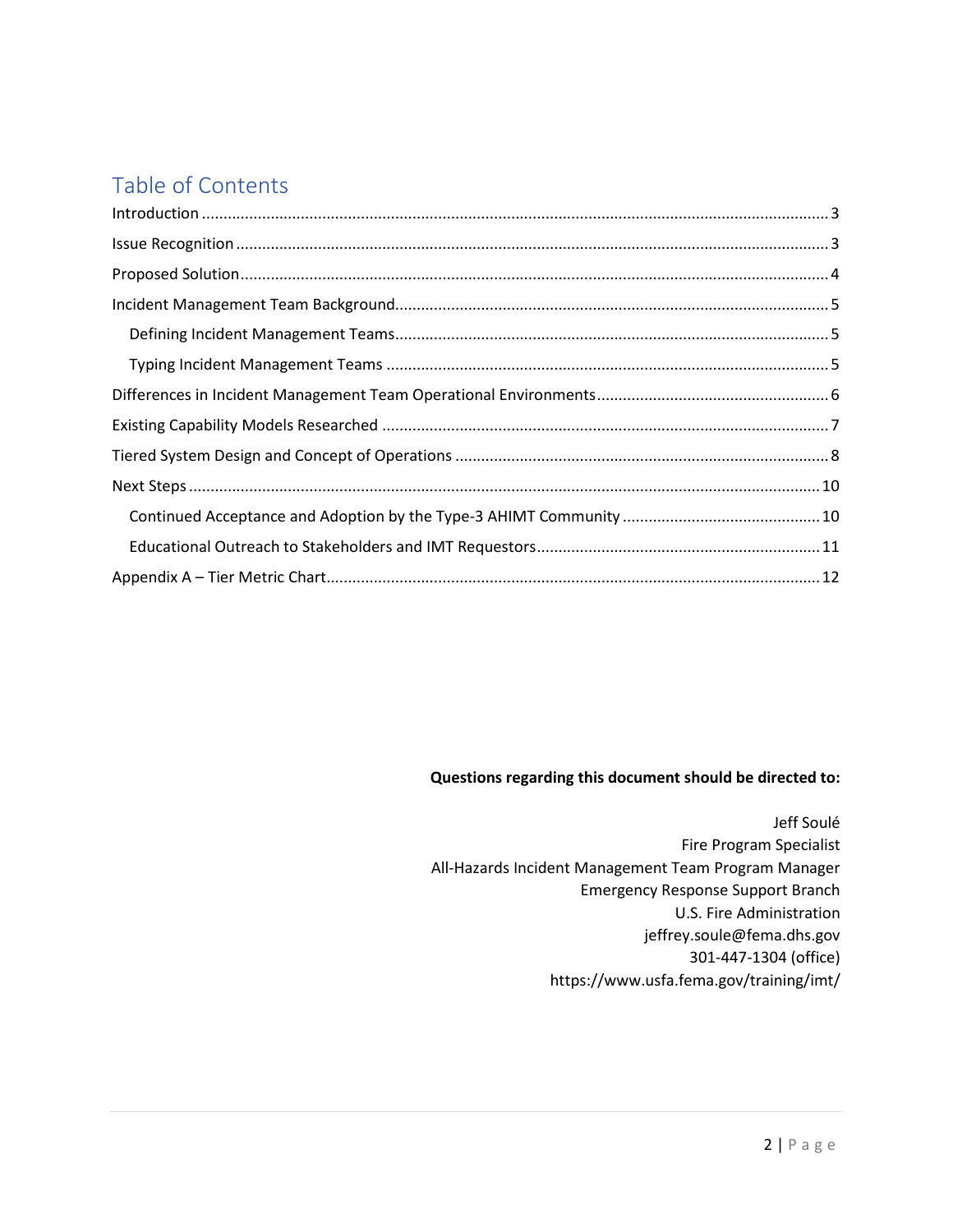## <span id="page-2-0"></span>Introduction

The All-Hazards Incident Management Team (AHIMT) program, often referred to as the Type-3 Incident Management Team (IMT) program, was initiated in 2003 by the United States Fire Administration, an entity of the U.S. Department of Homeland Security's Federal Emergency Management Agency (FEMA). The original purpose of the program was to:

*"…[P]rovide incident management assistance to complement and support the existing Incident Command System (ICS) organization for events that exceed local capabilities or other reasons."[1](#page-2-2)*

During the focus group meetings sponsored by the USFA to gather input from stakeholders, an AHIMT was defined as a multi-discipline group of ICS-trained personnel who would respond as a team to assist local responders to manage an incident. It was envisioned that a local jurisdiction would develop the IMT for use within its own jurisdiction. A critical element of the program's success would be the Type-3 IMTs' ability to rapidly deploy, arrive, and augment or assist local responders in establishing on-scene management of an incident using the ICS.

The IMTs were originally designed for development and use within their own jurisdictions. However, the considerable commitment of time and costs associated with training and maintaining an AHIMT, balanced against the frequency of use, caused many local governments not to develop their own team, but to rely on other jurisdictions. The continued success of the program, and growing awareness of how IMTs can support jurisdictions needing assistance, are resulting in a significant nationwide increase in requests for Type-3 IMTs. Local governmental entities are more frequently requesting Type-3 IMTs to assist in management and/or coordination of their response efforts as their initial responders experience fatigue or the particular incident increases in scope or magnitude.

## <span id="page-2-1"></span>Issue Recognition

The hurricanes that made landfall in the United States during 2017 and 2018 resulted in multiple jurisdictions requesting Type-3 IMTs using the mutual-aid process, Emergency Support Function #4 Annex,<sup>[2](#page-2-3)</sup> and the Emergency Management Assistance Compact (EMAC) system.<sup>[3](#page-2-4)</sup> These requests resulted in the deployment of Type-3 IMTs with a wide range of skill sets, from those that were very capable in managing the intended mission successfully, to those that arrived with significant shortfalls in training, equipment, and logistical ability to support members, and/or lacked the necessary tools and equipment to complete the mission or assignment. The issue of teams accepting requests only to find themselves deployed beyond their ability to self-sustain and support themselves, and/or beyond their administrative or logistical ability to manage an incident, results predominantly from the lack of

<span id="page-2-2"></span><sup>1</sup> Eagle Systems and Services, Inc., *Incident Management Teams Rapid Deployment of Training Focus Group Report* (July 28, 2003), p. 15.

<span id="page-2-4"></span><span id="page-2-3"></span><sup>&</sup>lt;sup>2</sup> Emergency Support Functions (ESFs) provide the structure for coordinating Federal interagency support for a Federal response to an incident. They are mechanisms for grouping functions most frequently used to provide Federal support to states and Federal-to-Federal support, both for declared disasters and emergencies under the Stafford Act and for non-Stafford Act incidents. ESF #4, Firefighting, also includes the deployment of IMTs.<br><sup>3</sup> The Emergency Management Assistance Compact (EMAC) is an all-hazards/all-disciplines mutual aid compact that serves as the cornerstone of the nation's mutual-aid system.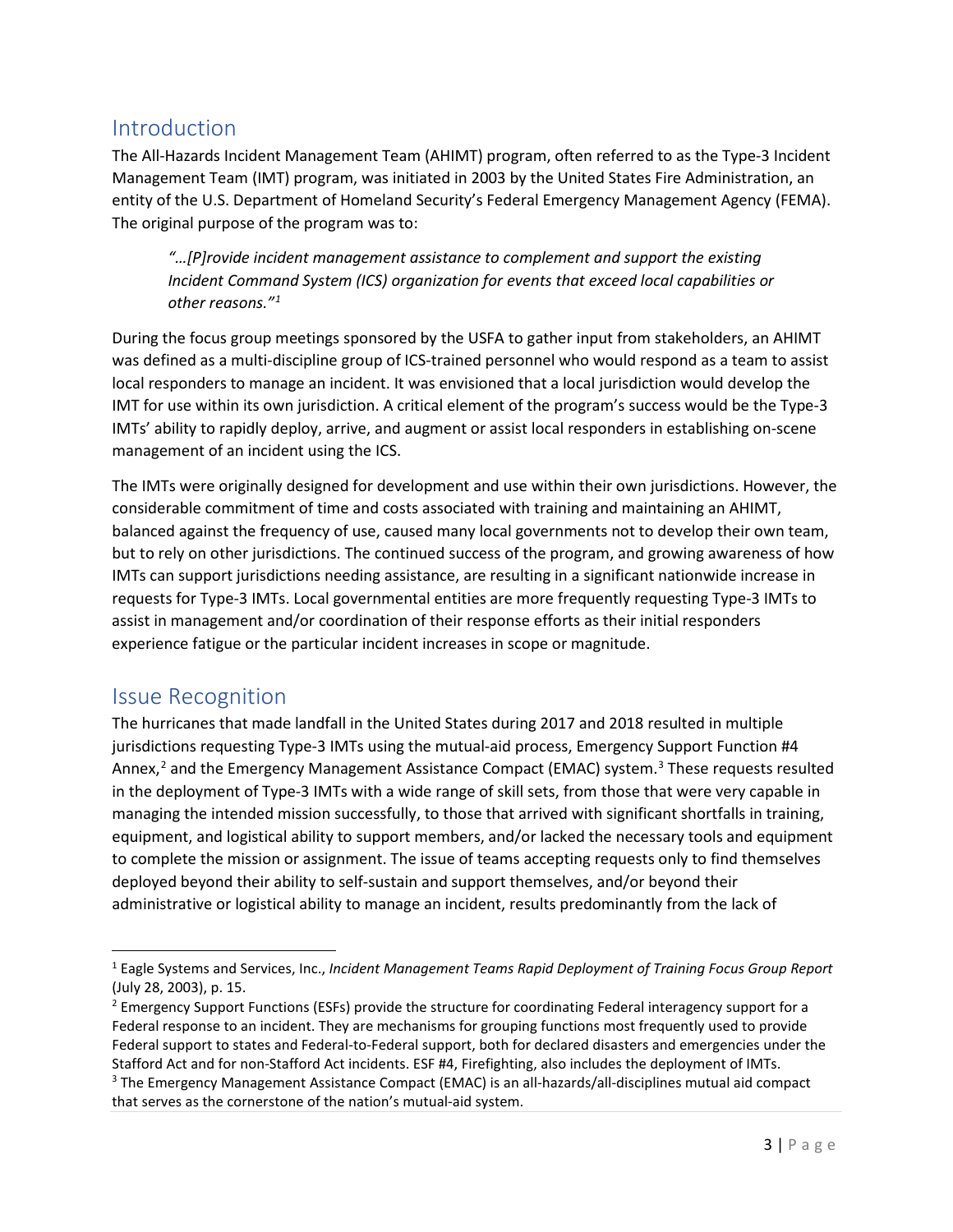standardization of the additional components that make up an IMT, and from the pressure of increased expectations when an IMT is mobilized on a regional or national basis. Implementing a tiered system will assist teams in determining their capability to manage incidents outside their original geographic response area.

A comprehensive list of the items considered necessary for a team to operate successfully within their local or regional areas, or of items identified as best practices for a national-level deployment, has not previously existed. The lack of guidance and best-practices capability metrics for which newly forming teams can strive is resulting in a wide variation in their capabilities. In addition, tenured teams with significant local or regional deployment expertise lack the benefit of checklists of best practices harvested from national IMT mobilizations – best practices that could be used to prepare their IMTs more effectively to deploy successfully under the wide range of conditions seen during a national mobilization.

A shortcoming of the existing Type-3 IMT typing system is that it does not indicate an IMT's overall capability to manage the wide variations in environmental and infrastructure conditions in which an IMT finds itself when deployed as a regional or national resource – all within the same Type-3 complexity level. This is not a failure of the existing IMT typing methodology, but reflects the nature of the Type-3 IMT as a complex resource – complex due to its numerous interrelated components (personnel, equipment, supplies, etc.) that must fluctuate in response to local, regional, or national deployments under the wide variation of conditions those involve.

The components unique to the Type-3 IMT program do not affect an IMT's assigned complexity under the current resource typing system. They may, however, have a profound effect on the ability of a team to be successful when deployed on a regional or national basis. Recent experience has shown that managing a Type-3 incident within the IMT's local geographic area may be vastly different from managing the same incident on a regional or national basis, particularly in cases where the infrastructure and support mechanisms have been damaged or destroyed. A solution must assist in identifying and resolving these differences in management.

## <span id="page-3-0"></span>Proposed Solution

The expansion of the Type-3 IMT program beyond its own jurisdictional boundaries has resulted in some challenges. To resolve those challenges, subject matter experts (SMEs) from the United States Fire Administration (USFA) and the All-Hazards Incident Management Teams Association (AHIMTA)<sup>[4](#page-3-1)</sup> have been collaborating and conducting research, including the AHIMTA conducting a focus group session, to identify and capitalize on existing best-practice models while developing a comprehensive solution.

As a result of this research, it is proposed that the Type-3 IMT program implement a comprehensive and broad-based tiered system to complement and further refine the existing FEMA resource typing system for Type-3 IMTs. Implementing a tiered system derived from nationally recognized capability-based tiered systems already in use will significantly benefit the program by providing a method to resolve the issues experienced by Type-3 IMTs deployed outside their jurisdictions. Providing a model framework

<span id="page-3-1"></span><sup>4</sup> The All-Hazards Incident Management Teams Association (AHIMTA) is a 501(c)3, not-for-profit professional association founded in 2010, comprised of incident management practitioners from multiple disciplines representing Federal, state, and local agencies, nongovernmental organizations, and the private sector.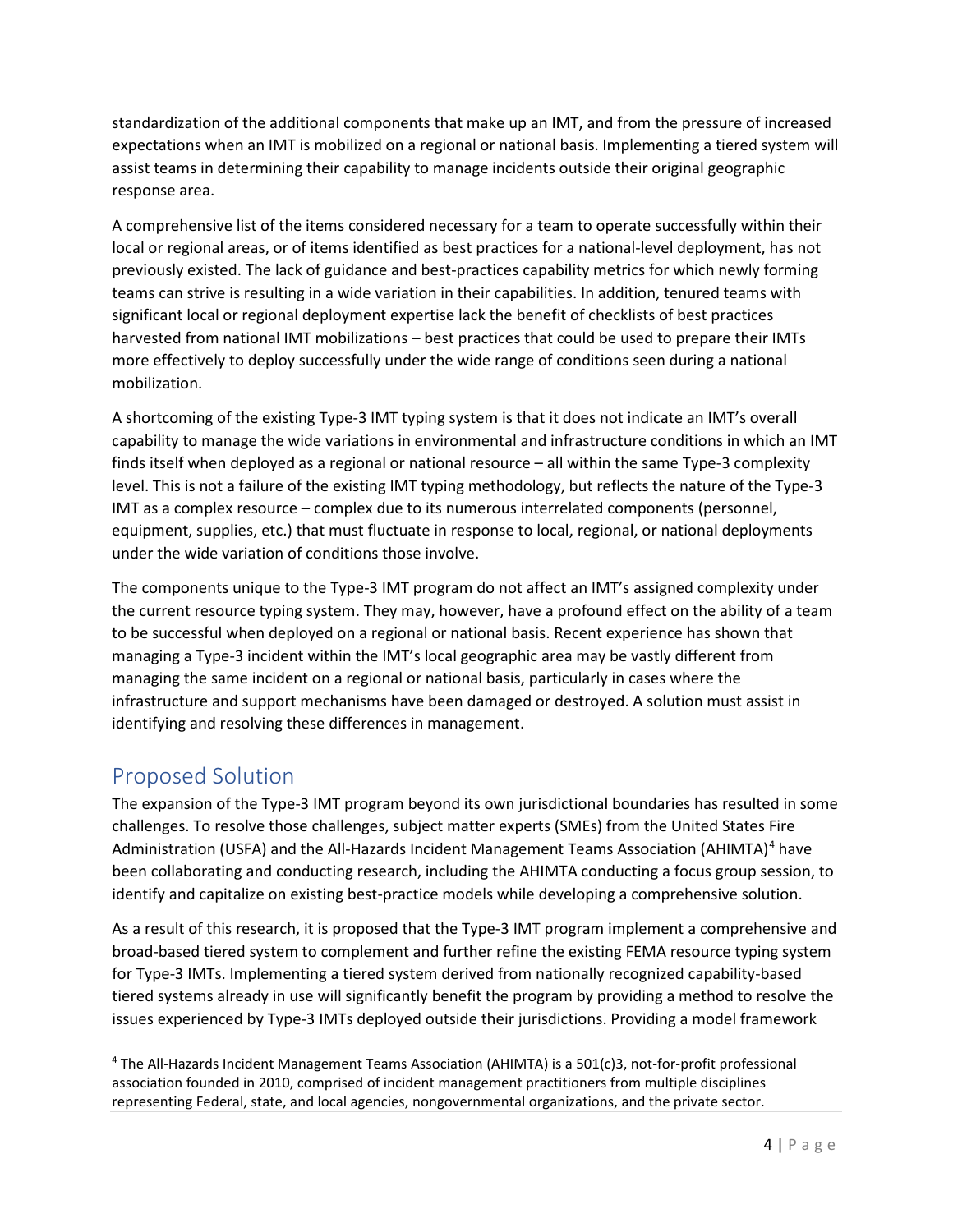for IMTs to follow while in the development phase, and capability targets for tenured teams to continue to meet, will assist the entire response community as they build IMTs for local, regional, and national deployment.

Implementing a tiered system will enable IMT program managers, IMT members, the response community, and those who request the assistance of a Type-3 IMT to understand more clearly the degree of administrative, operational, and logistical readiness and capability a Type-3 IMT will need to have in order to be successful during a deployment. Details of the proposed solution are included in *Tiered System Design and Concept of Operations* (p. 8).

The significance of the Tiered System is that it has been developed in response to After-Action Reports by peers of the Type-3 IMT program in an effort to help other Type-3 IMTs to be successful.

## <span id="page-4-0"></span>Incident Management Team Background

## <span id="page-4-1"></span>Defining Incident Management Teams

Although the Type-1 and Type-2 IMTs have been used at the Federal level for several decades, the use of Type-3 IMTs developed and sponsored by a local government is relatively new. Type-3 IMTs are now recognized as a critical component of a local jurisdiction's ability to provide on-scene incident management or support during incidents or events that exceed a jurisdiction's or agency's capability or capacity. Using the ICS as the organizational framework and planning system, the Type-3 IMTs are deployed as a specially trained team of personnel to manage major and/or more complex incidents within a local or state jurisdiction. The National Incident Management System (NIMS) defines Incident Management Teams as follows:

#### Incident Management Teams

*IMTs are rostered groups of ICS-qualified personnel, consisting of an Incident Commander, other incident leadership, and personnel qualified for other key ICS positions. IMTs exist at local, regional, state, tribal, and national levels and have formal notification, deployment, and operational procedures in place. These teams are typed based on team members' qualifications and may be assigned to manage incidents or to accomplish supporting incident-related tasks or functions*. [5](#page-4-3)

## <span id="page-4-2"></span>Typing Incident Management Teams

Standardization of resources, including IMTs, is essential to interoperability among organizations during incident response. Resource typing is a methodology used to define and categorize incident resources by capability. Resource typing provides a common language for discussing resources by defining minimum capabilities for personnel, teams, facilities, equipment, and supplies. Several decades of successful use demonstrate the value of resource typing as a way to ensure the delivery of the correct capability and kind/type of resource in response to a request.

<span id="page-4-3"></span><sup>&</sup>lt;sup>5</sup> U.S. Federal Emergency Management Agency: National Incident Management System, Third Edition (Washington, DC, 2017), p. 32, https://www.fema.gov/media-library/assets/documents/148019P32.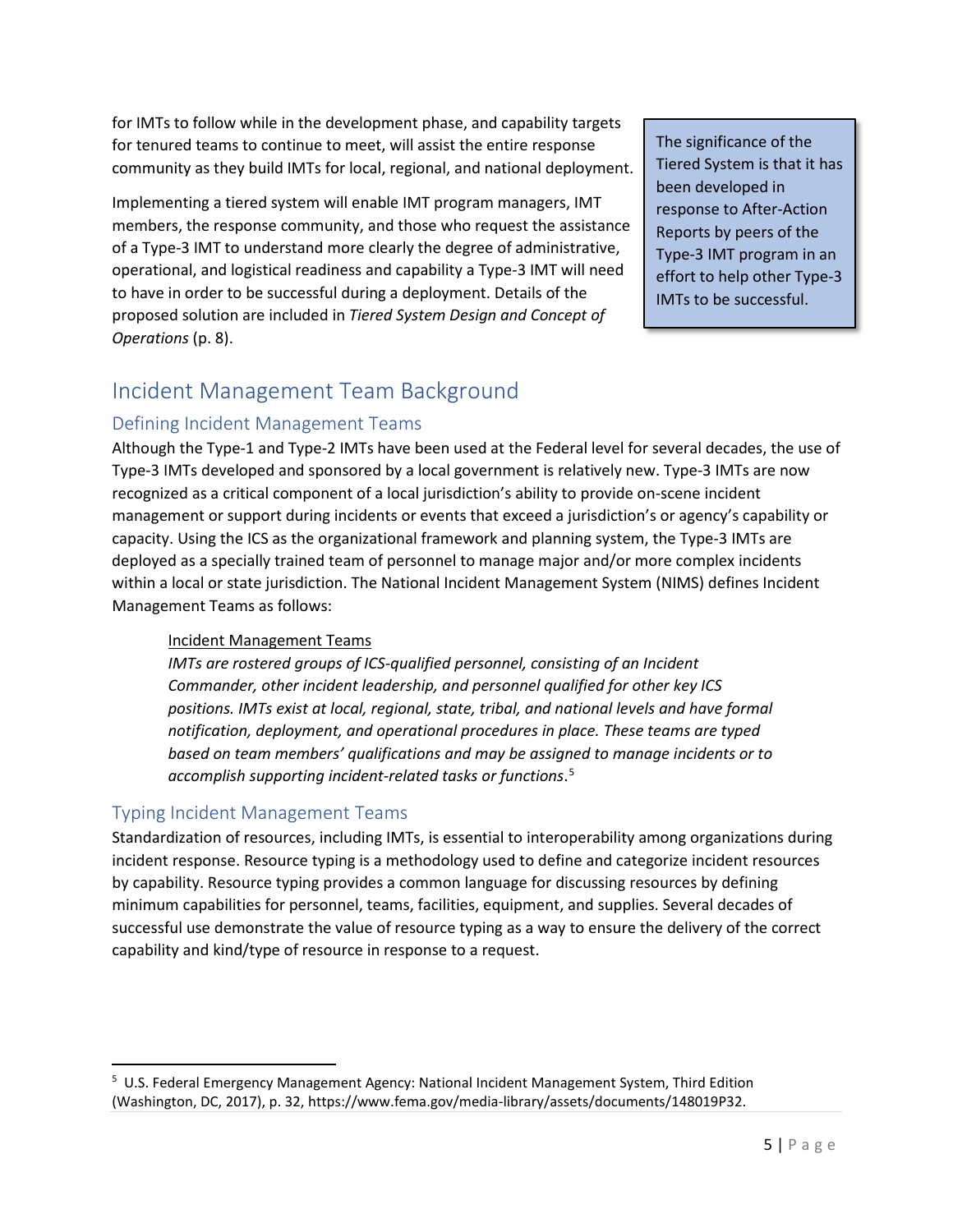FEMA developed guidelines for resource typing, including the current Type-3 IMTs, to complement the introduction of the NIMS. The FEMA typing guidelines for IMTs are documented in the FEMA "508" *Resource Typing Definitions*, published on the Resource Typing Library Tool website.[6](#page-5-1)

The National Wildfire Coordination Group (NWCG) sponsors multi-agency IMTs that are designed to manage wildland fires on Federal lands and state and local lands per agreement and request. In addition to their expertise in wildland fires, these teams have been used for responses under Emergency Support Function #4, Firefighting, for non-wildland-fire incidents when the activity level from the wildland fire season did not preclude their availability. Existing Type-1 and Type-2 IMTs managed by the NWCG were incorporated into the FEMA resource typing guidelines by adopting NWCG's existing typing methodology and appending the Type-3 IMT guidelines to them.

The FEMA and NWCG typing methodologies for IMTs are based solely on the qualifications of the personnel that deploy with the team, $<sup>7</sup>$  $<sup>7</sup>$  $<sup>7</sup>$  the specific positions that can be filled, and the number of</sup> personnel in each specific position (e.g., 2 – Operations Section Chiefs, 1 – Planning Section Chief). The specification of each position that can be included on the roster and the total number of positions permitted on the roster is referred to as a "team's composition."

## <span id="page-5-0"></span>Differences in Incident Management Team Operational Environments

Prior to the dramatic increase in deployment of Type-3 IMTs regionally and nationally, a tiered system for IMTs was not necessary. The current Type-1 and Type-2 IMTs function without a tiered system because of the significant differences between the operational environment of the federally sponsored Type-1 and Type-2 IMTs and that of the Type-3 IMT program. The current federally sponsored Type-1 and Type-2 IMTs are organized almost exclusively around wildland firefighting. A few state-sponsored IMTs have self-certified their teams as Type-1 or Type-2 and some states have been expanding the mission of their state-sponsored IMTs into more of an All-Hazards approach, but they retain their wildland-fire orientation and focus. There are only one or two "recognized" Type-1 or Type-2 All-Hazards  $IMTs<sup>8</sup>$  $IMTs<sup>8</sup>$  $IMTs<sup>8</sup>$  because the qualifications and credentialing process contained in the FEMA National Qualifications System (NQS) or the AHIMTA's Interstate Incident Management Qualifications System (IIMQS) has not sufficiently matured to provide a recognized pathway to the Type-1 or Type-2 complexity level. This has resulted in jurisdictions attempting to adapt the NWCG wildland-fire-discipline ICS qualification system to the broader All-Hazards environment.

The majority of Type-1 and Type-2 IMTs are organized primarily to manage one type of hazard (wildland fire) and operate with a somewhat predictable set of infrastructure and working conditions at their respective complexity levels. The infrastructure and working conditions include an extensive network of interagency agreements, facilities, and specially designed cache systems for communications and

<span id="page-5-2"></span><span id="page-5-1"></span><sup>&</sup>lt;sup>6</sup> The Resource Typing Library Tool (RTLT) is a catalogue of NIMS resource typing definitions, job titles/position qualifications, and Position Task Books. https://rtlt.preptoolkit.fema.gov/Public/Resource/View/2-508-1050. <sup>7</sup> Incident Management Team Resource Typing Definition 2-508-1050: "Command and general staff type should match the IMT type, though subordinate positions, such as Unit Leaders, are not tied to incident complexity and may be of a single type."

<span id="page-5-3"></span><sup>8</sup> Jurisdictions that sponsor All-Hazards IMTs at the Type-1 or Type-2 level typically adapt the wildland-fire-based NWCG PMS-310-1 standard for qualifications. Their operational footprint includes an extensive set of team and personnel equipment, supplies, and self-sustainment commodities needing transportation by tractor-trailers.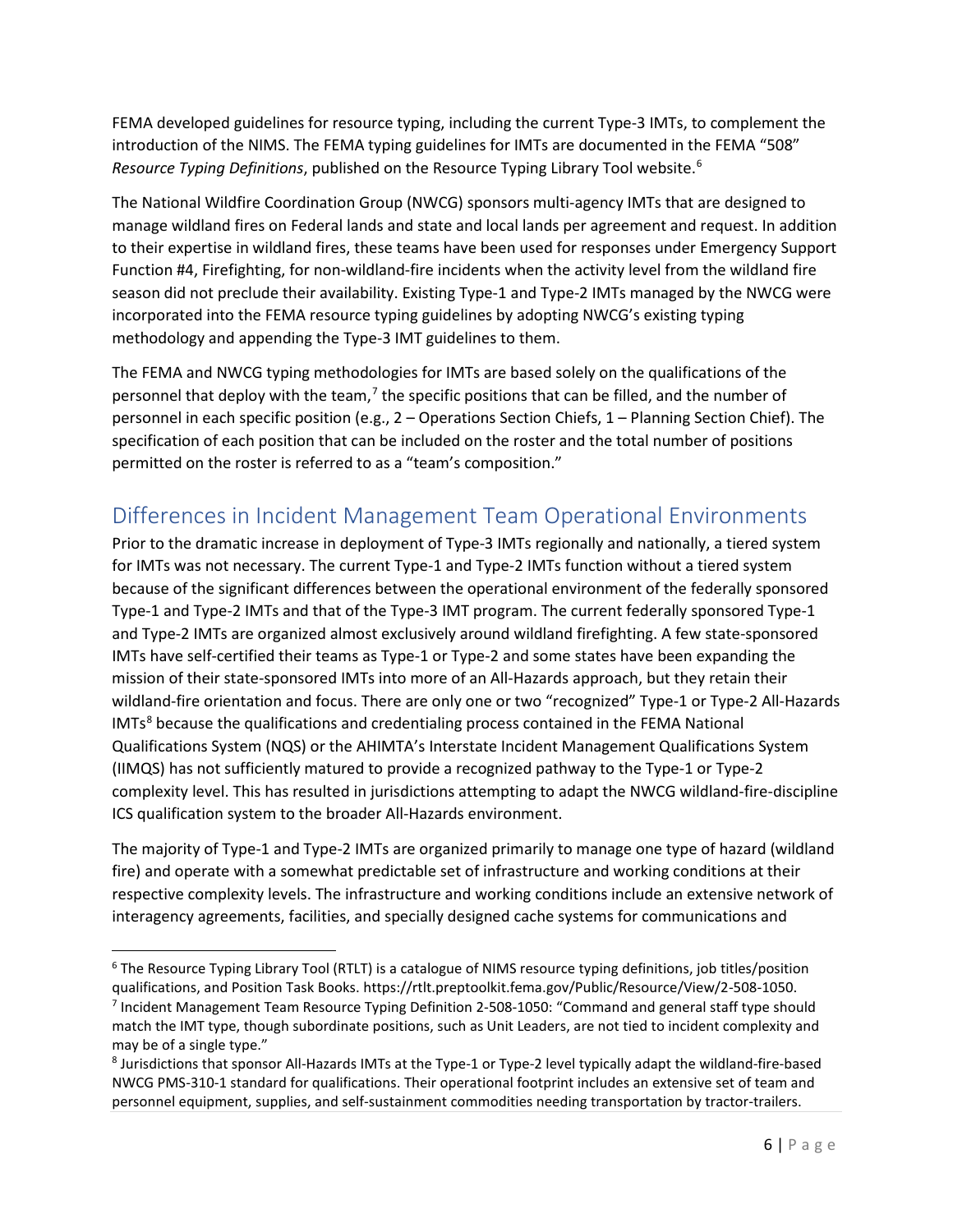tools/supplies, combined with additional geographically prepositioned supply caches and a large welldeveloped network of companies that contract with state and Federal Governments to provide the needs of the wildland-fire incident management community.

By its nature, wildland firefighting typically involves large open areas for a base, with the ability to order the necessary infrastructure, usually from contractors who specialize in supplying the wildland-firerelated infrastructure for providing meals, showering, sleeping, and workspace to service the welldeveloped workforce that specializes in wildland firefighting. At the Type-2 and Type-1 complexity levels, the number of responders ranges from several hundred to thousands, and the wildland fire "culture" indicates that all responders bring their own sleeping arrangements (typically small personal tents) that are used unless adverse environmental conditions preclude their use. The weather, although always variable, typically does not involve the extreme inclement conditions of torrential rain, snow, blizzards, flooding, and ice storms.

The All-Hazards nature of the Type-3 IMT program and its deployments results in a completely different set of environmental, political, infrastructure, and working conditions. Recent deployments of Type-3 IMTs have been carried out in response to civil disturbances, suspect or missing-person searches, and major pre-planned events such as the Super Bowl and political conventions. The IMTs have also been deployed to significant inclement weather incidents including hurricanes, tornados, torrential-raincaused flooding, and major ice storms. Type-3 IMTs that deploy to assist jurisdictions in managing weather-related responses find that the event has overwhelmed not just the local response capabilities, but the entire jurisdiction, leaving little logistical or support infrastructure available for the Type-3 IMT to use and rely on.

## <span id="page-6-0"></span>Existing Capability Models Researched

Several existing models of resource typing, capability, and standardization were researched for applicability and appropriateness to provide a solution to the issues identified. The unique nature of the Type-3 operational environment, coupled with the capability components needing to be addressed, led to the determination that an existing model could not be used without significant design modification. The result was that the Type-3 AHIMT tiered standards and guidelines had to be developed by blending the recommendations of the program managers of Type-3 IMTs gathered at the AHIMTA-sponsored focus group in December 2018,<sup>[9](#page-6-1)</sup> with a baseline of best practices from the capability models researched. The following models were selected for further research and incorporation of appropriate portions into the solution:

- Type-3 Incident Management Team Tier System, published by the Texas A&M Forest Service, Texas
- Incident Management Team Readiness Matrix and Re-Certification Submittal Checklist, published by the Colorado Division of Homeland Security, Colorado
- National Urban Search and Rescue (US&R) Response System, published by the U.S. Department of Homeland Security, Federal Emergency Management Agency

<span id="page-6-1"></span><sup>&</sup>lt;sup>9</sup> "All-Hazards Incident Management Team Certification Program Focus Group," sponsored by Randal A. Collins, President & CEO, All-Hazards Incident Management Teams Association, Inc.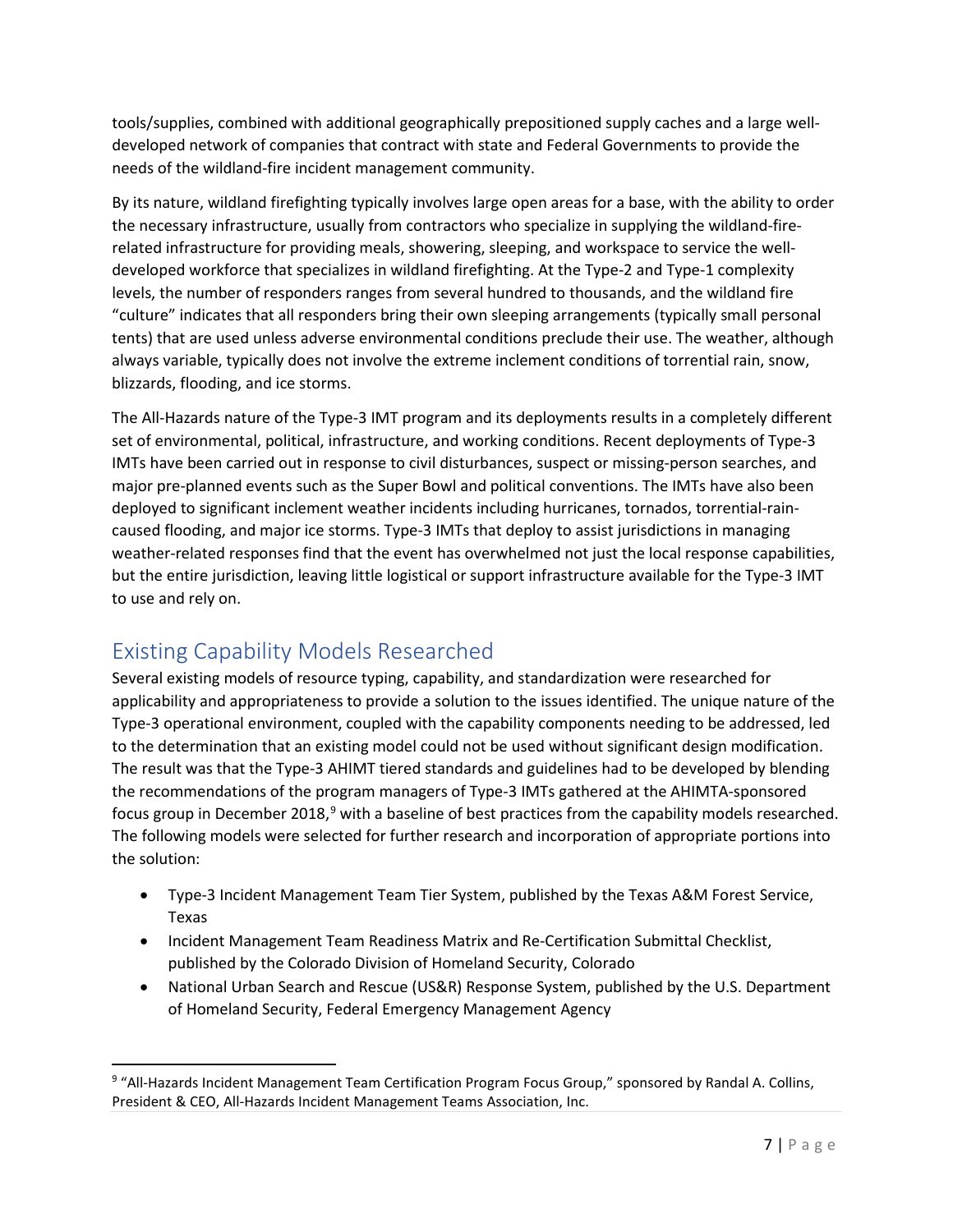- Standards for Interagency Hotshot Crew Operations, published by the Bureau of Land Management, National Park Service, Bureau of Indian Affairs, and Department of Agriculture – Forest Service
- 2019 National Interagency Mobilization Guide, published by the National Interagency Coordination Center, Boise, Idaho

The components or capability metrics in the tiered system must address the unique aspects of the Type-3 operational environment being experienced, particularly at the regional and national levels. For example, based on recent experiences, arriving as a self-sufficient and self-reliant resource can make a critical difference in the success of the mission, so those types of metrics needed to be included at the regional and national tiers. The experience gained from FEMA US&R teams deploying to devastated regions should be considered carefully. It is understandable that the Administrative/Management, Operational, and Logistical Readiness categories, and metrics within the FEMA US&R model, were the closest to the operational environment of the Type-3 IMTs and were evaluated for adaptation into the IMT environment.

The overarching format and layout for the proposed tiered system was adapted from the National Urban Search and Rescue Response System. Significant portions of the Colorado State Incident Management Team Readiness Matrix and Re-Certification Submittal Checklist were used and blended with appropriate portions of the Standards for Interagency Hotshot Crew Operations. The other models provided valuable recommendations and capability metrics that were included. The resulting table continues to be circulated throughout the IMT community and its stakeholders to provide a consensus of best practices.

# <span id="page-7-0"></span>Tiered System Design and Concept of Operations

Jurisdictions or entities that host or provide the governance that authorizes the development and maintenance of a Type-3 AHIMT define its geographic area of operation. Research shows that existing teams have been self-classifying themselves into one of three geographic areas of operation:

- LOCAL: Designated to deploy for use within the local (e.g., city, county) or host jurisdictional area
- REGIONAL: Designated to deploy within a defined region (e.g., Urban Area Security Initiative, state homeland security district) or within the state
- NATIONAL: Designated as available to deploy within the region and state, as well as being available for deployment nationally (e.g., EMAC requests, mission assignment taskings)

The three geographic areas of operation identified above were determined to be the best identifiers for describing and differentiating the tiers of the system. Using the three tiers to define the level of response capability would maximize standardization while enabling the authorizing or hosting entity to determine its own level of participation and degree of autonomy within its own local geographic response area.

Following the National Urban Search and Rescue Response System model for their capability chart layout and design, individual metrics to be considered, referred to as components, were subdivided into three broad areas or categories. Those categories are: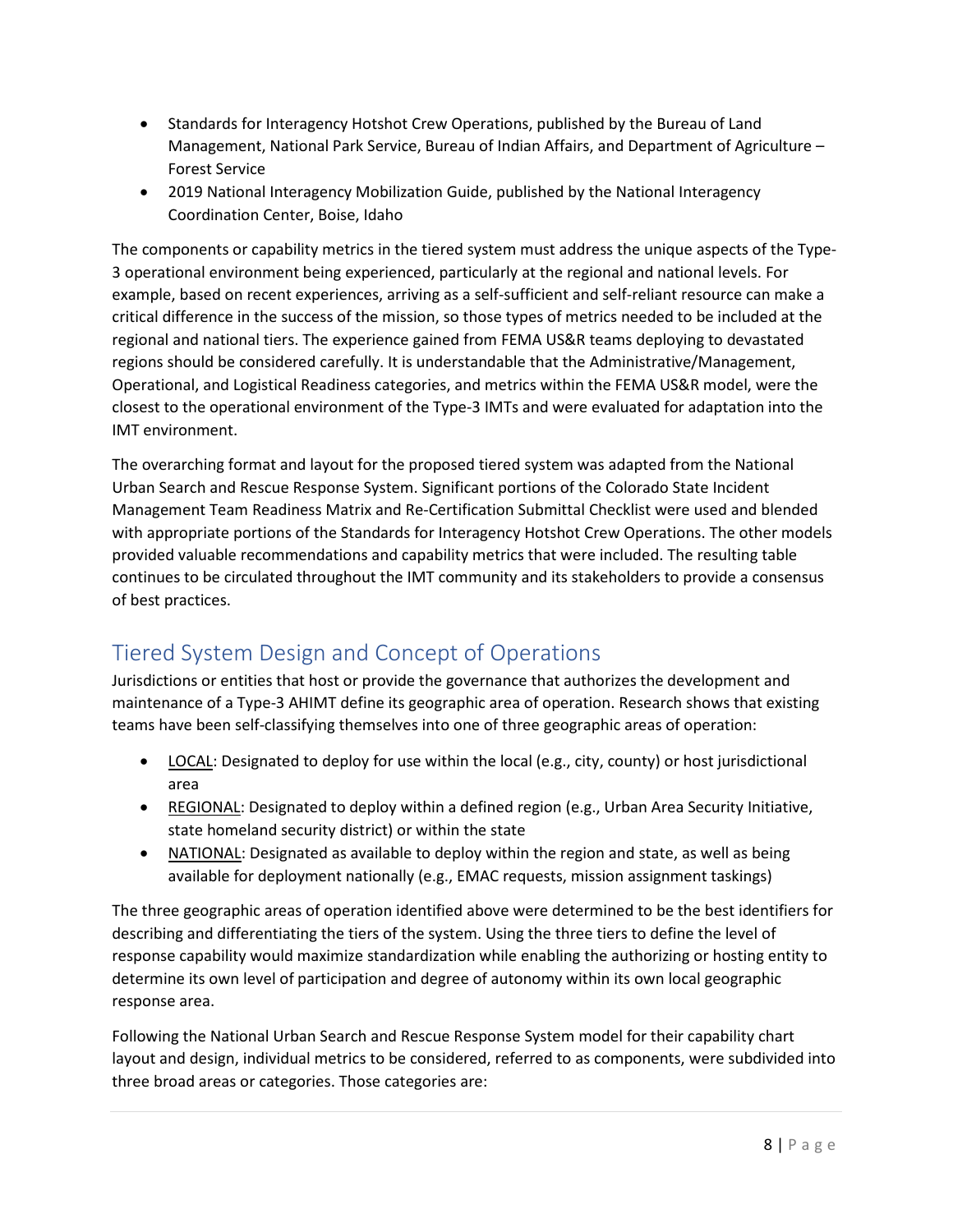- **Administrative/Management Readiness**: In-place resources, plans, agreements, processes, and procedures to support deployments and ensure readiness.
- **Operational Readiness**: Availability of a complement of rostered, trained, deployable, and exercised members.
- **Logistical Readiness**: Availability of logistical caches and other logistical resources to support immediate deployment.

Each of the categories above includes appropriate individual components that describe the specific capability or standardization element to be achieved at each of the three tiers of local, regional, and national.

**Figure 1** below provides the layout and relationship of the individual components, categories, and tiers used in the system. For brevity, **Figure 1** includes only the category of Administrative/Management Readiness.

|       | <b>N</b> ier                  | <b>TYPE-3L</b><br><b>LOCAL</b>                                        | TYPE-3R<br><b>REGIONAL</b>                                              | TYPE-3N<br><b>NATIONAL</b>                                               |
|-------|-------------------------------|-----------------------------------------------------------------------|-------------------------------------------------------------------------|--------------------------------------------------------------------------|
| A     |                               | Category: Administrative/Management Readiness                         |                                                                         |                                                                          |
| $A-1$ | Component<br>example 1        | [Describes the level of<br>capability needed for<br>local deployment] | Describes the level of<br>capability needed for<br>regional deployment] | Describes the level of<br>capability needed for<br>national deployment]  |
| $A-2$ | <b>Component</b><br>example 2 | [Describes the level of<br>capability needed for<br>local deployment] | Describes the level of<br>capability needed for<br>regional deployment] | Descriptes the level of<br>capability needed for<br>national deployment] |

The sponsoring entity and/or Program Manger decides which tier is most appropriate for their specific team. After deciding which tier is most appropriate, the program manager and team members work to comply with each metric described under the selected tier in the three categories of Administrative/Management, Operational, and Logistical readiness. A team is not considered as being a Type-3L, Type-3R, or Type-3N capable team until the metrics in all categories within the selected tier have been achieved or completed.

The categories and metrics of the tiered system included in Appendix A provide Program Managers with a set of measurable capability targets to strive for, drawn from best practices. Using these tiers of capability as targets will provide valuable assistance in defining, developing, and maintaining the Program Managers' AHIMT, irrespective of which tier they use as the desired level of capability for their individual team. Established teams will be able to incorporate a best-practice-model system for their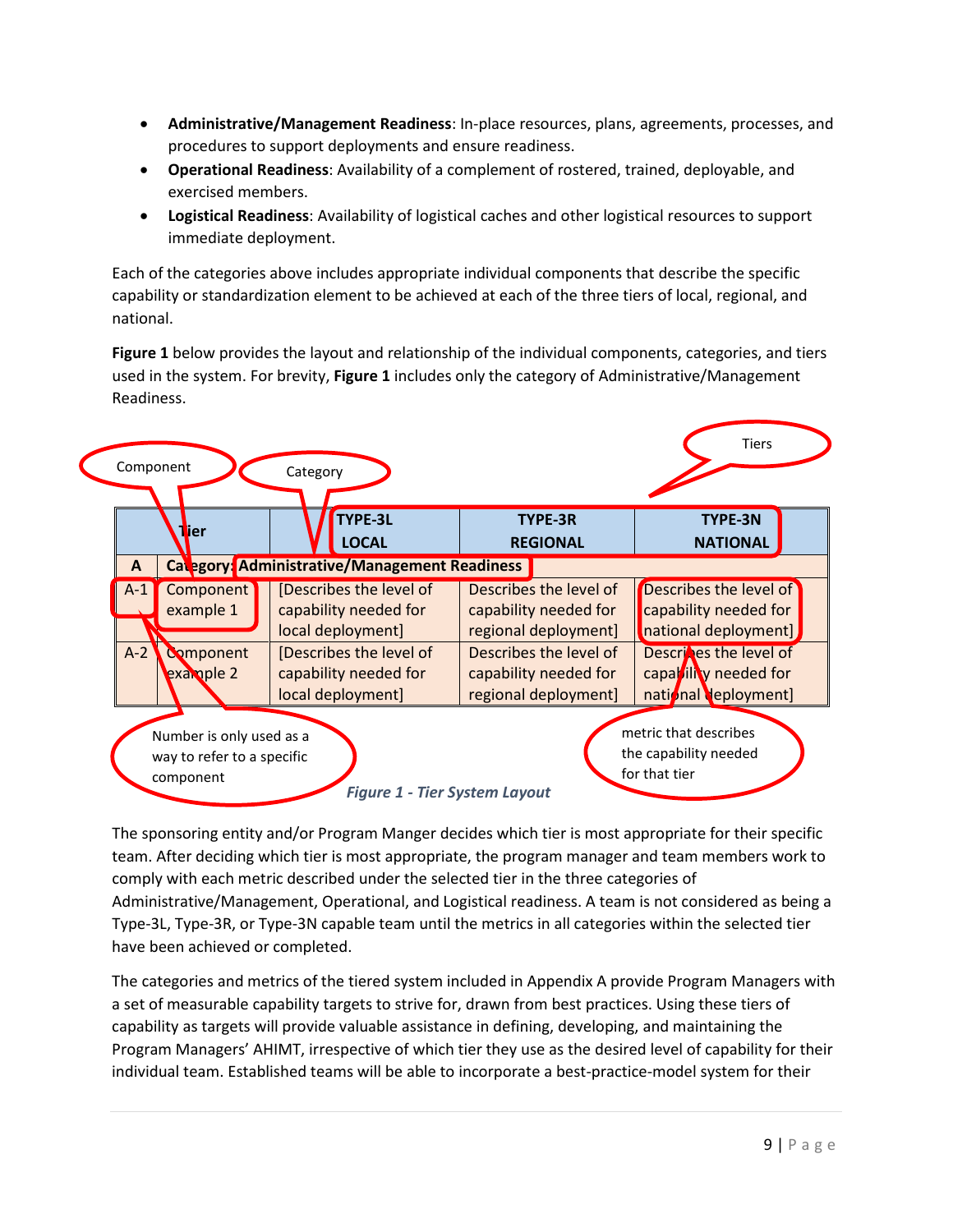continued sustainment and self-improvement program, and recipients of Type-3 IMTs will benefit from the knowledge of the metrics and standardization of the resource they requested.

Adherence to or compliance with the tiered system as described is voluntary, although requesters have the prerogative to require any IMT responding to a request to meet whichever tier they feel is required under the conditions anticipated. Implementation of and adherence to the tiered system will significantly increase the readiness of IMTs and ensure that Type-3 IMTs deployed nationally in response to EMAC, Mutual Aid, or ESF #4 MA requests are capable of meeting the needs of the mission.

## <span id="page-9-0"></span>Next Steps

## <span id="page-9-1"></span>Continued Acceptance and Adoption by the Type-3 AHIMT Community

Leadership of the AHIMT community has been requesting additional guidelines, standards, and best-practice models to assist in the development of their Type-3 AHIMTs since the program's inception.<sup>[10](#page-9-2)</sup> After-Action Reports, including the recent "Hurricane Harvey After-Action Report,"[11](#page-9-3) echo the need to improve the current system:

*"...The AHIMT community should clarify AHIMT typing, especially as existing teams continue to seek higher training, size, and experience. Standards should be defined which fully address the capabilities of a particular AHIMT."[12](#page-9-4)*

The positive reaction displayed during the focus group and the additional outreach during the concept development have been positive. All indications are that further outreach and socialization of the tiered system proposal will reach a receptive audience. Type-3 IMT Program Managers continue to be contacted for input, recommendations, and comments on the components to ensure broad-based support.

For the system to be implemented successfully, the Type-3 IMT Program Managers, team members, and fiduciary agents must agree with the concept of a tiered approach and the metrics described within each tier. As noted, compliance with the tiered system as described is voluntary. However, jurisdictions requesting Type-3 IMTs always have the option of indicating that a particular tier is required, just as they currently have the option of requiring a particular credential or qualification. The significance of the tiered system is that it has been developed in response to After-Action Reports by peers of the Type-3 IMT program in an effort to help other Type-3 IMTs to be successful.

Type-3 IMT Program Managers have identified the components listed in Appendix A as a best practice. The USFA and AHIMTA will work cooperatively with the Type-3 IMT community to achieve voluntary adherence to the tiered system. In the future, to avoid the deployment issues recently experienced,

<span id="page-9-2"></span><sup>10</sup> A.K. Donahue, K. Harker, S. Graves, and G. Wilford, *Perspectives on Success: Issues and Priorities for All-Hazard Incident Management Teams,* Findings from the 2008 All-Hazard IMT Training and Education Conference, Northern Illinois University, 2009.

<span id="page-9-4"></span><span id="page-9-3"></span><sup>11</sup> P. Hanneman, *ESF #4 After-Action Report on Availability and Use of Incident Management Teams for Hurricane Harvey Response When the Nation Was at Preparedness Level 5* (2018). 12 P. Hanneman, Ibid*.*, p. 29.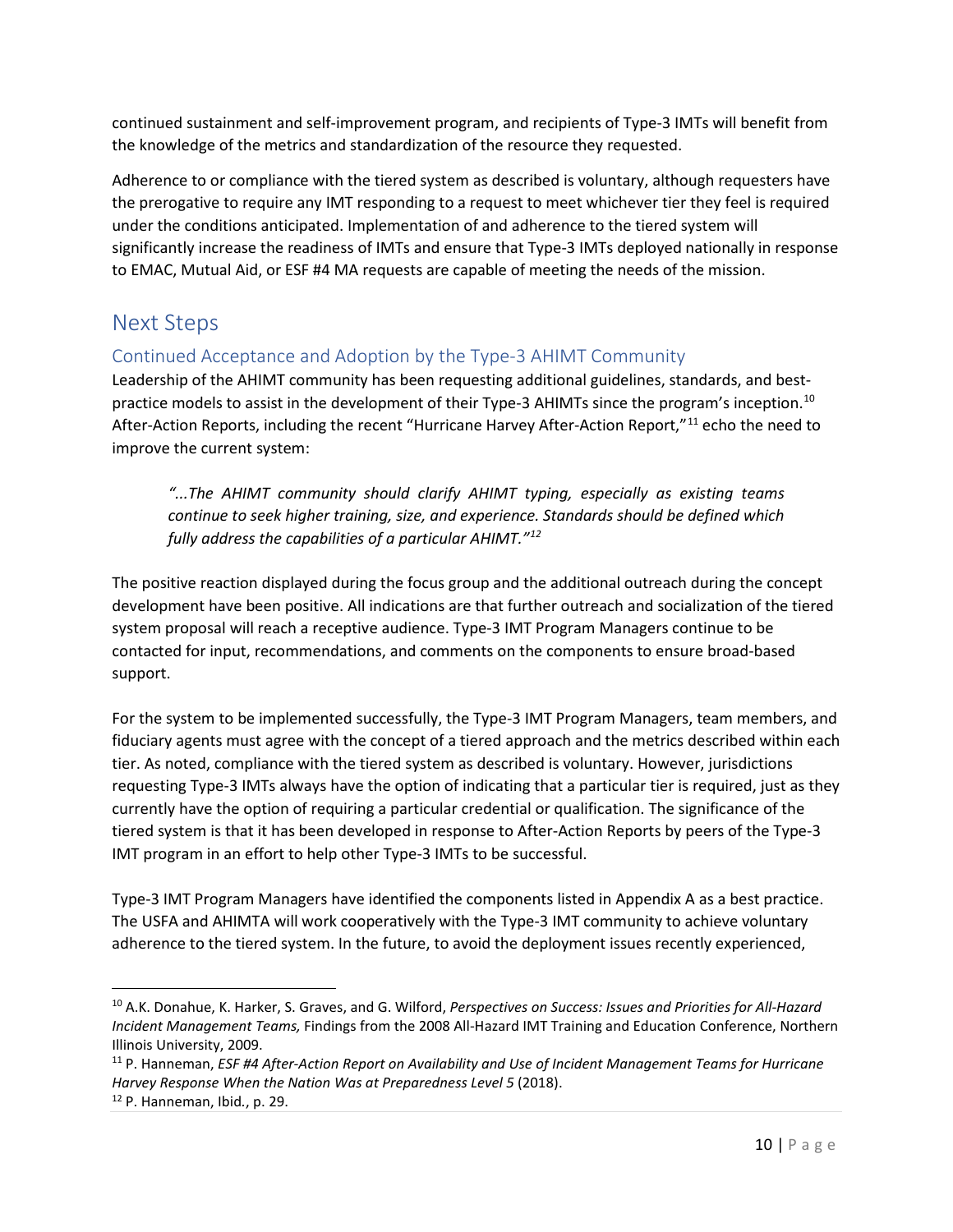IMTs desiring to work on the national or international level under the "*FEMA Supplemental Response Team (SRT), FEMA Incident Management Team (IMT) Partnership program*" or deployed under the ESF #4 MA process could be required to demonstrate adherence to the national tier as a condition of accepting a particular assignment.

### <span id="page-10-0"></span>Educational Outreach to Stakeholders and IMT Requestors

Recent EMAC requests indicate there is currently an overly broad definition and use of the term "Incident Management Team" by some personnel responsible for filling out resource requests. Requests for resources like a "Public Information Incident Management Team" demonstrate that there is a continuing need to enhance the level of understanding of the definition and use of Incident Management Teams. The need to educate stakeholders on the application and implementation of the tiered system would also provide an opportunity to discuss and educate jurisdictions that may potentially request a Type-3 IMT. Collaborative efforts with the AHIMTA, the National Emergency Management Association, EMAC, the FEMA Field Operations Directorate, the U.S. Department of Agriculture, ESF #4 coordinators, and other entities will need to be undertaken. Each entity will need to be educated on the use, advantages, and operation of the tiered system.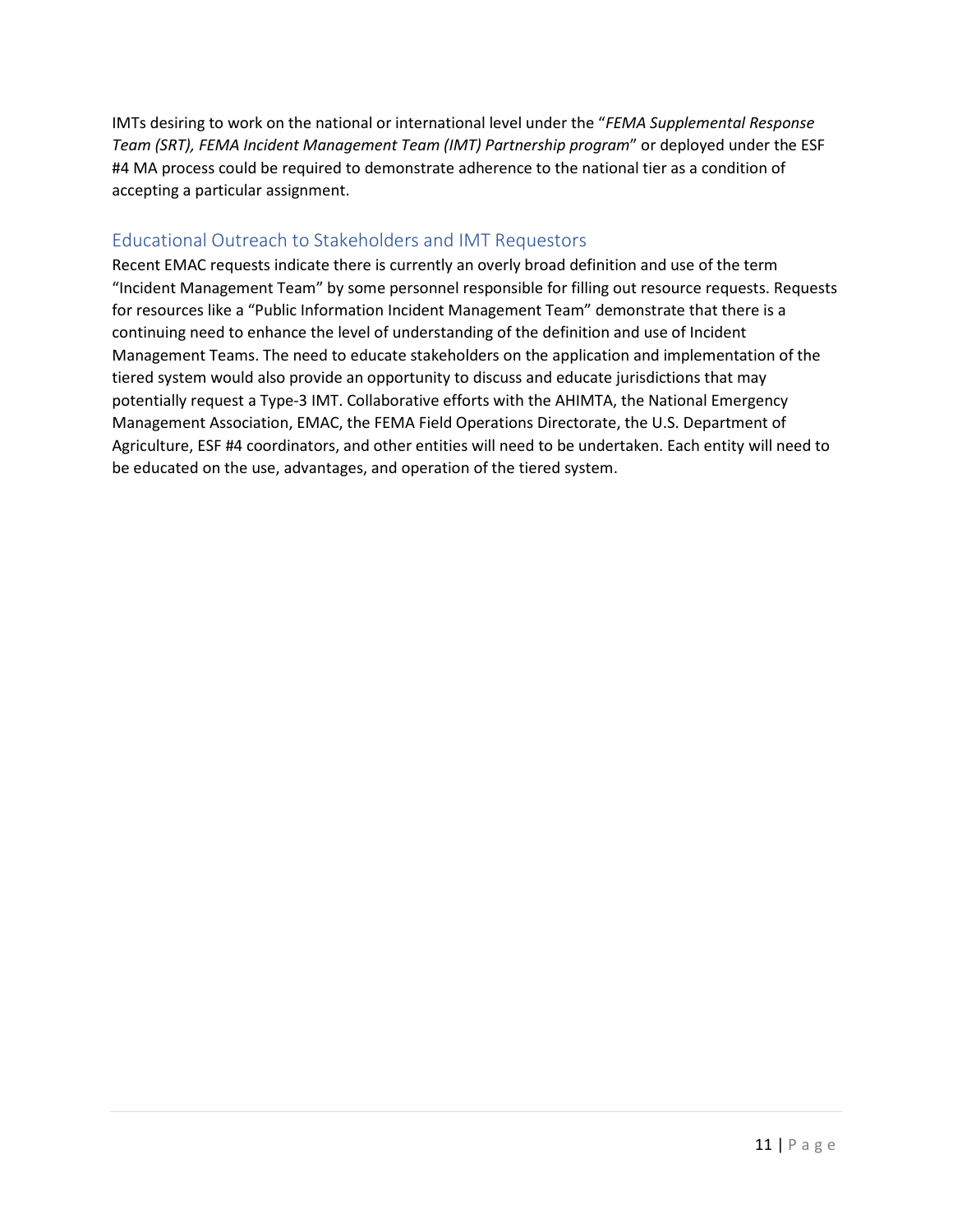# Appendix A – Tier Metric Chart

# **Type-3 AHIMT Tiered System Metric Chart**

<span id="page-11-0"></span>

|             | <b>COMPONENT</b>                                     | <b>TYPE-3L</b>                                  | TYPE-3R                                 | <b>TYPE-3N</b>                          |
|-------------|------------------------------------------------------|-------------------------------------------------|-----------------------------------------|-----------------------------------------|
|             |                                                      | (LOCAL)                                         | (REGIONAL)                              | (NATIONAL)                              |
| A           | <b>Category: Administrative/Management Readiness</b> |                                                 |                                         |                                         |
|             |                                                      |                                                 |                                         |                                         |
|             | <b>Governance Agreements</b>                         | Written MOUs with AHJ/                          | Written MOUs, IGAs, and/or MOAs         | Written MOUs, IGAs, and/or MOAs         |
| $A-1$       | (MOUs)                                               | Authorizing Entity for C&GS                     | with AHJ/Authorizing Entity for all     | with AHJ/Authorizing Entity for all     |
|             |                                                      | members. See A-1 Details.                       | deployable members. See A-1<br>Details. | deployable members. See A-1<br>Details. |
|             | <b>Team Standard Operating</b>                       | <b>Written Standard Operating</b>               | <b>Written Standard Operating</b>       | <b>Written Standard Operating</b>       |
|             | Procedures and/or Manual of                          | Procedures and/or Manual of                     | Procedures and/or Manual of             | Procedures and/or Manual of             |
| $A-2$       | <b>Operations Documentation</b>                      | Operations under development.                   | Operations developed. See A-2           | Operations developed. See A-2           |
|             |                                                      | See A-2 Details.                                | Details.                                | <b>Details</b>                          |
|             | <b>Team/Individual Performance</b>                   | Should have written procedures                  | Written procedures and evaluation       | Written procedures and evaluation       |
| $A-3$       | <b>Evaluation Documentation</b>                      | and evaluation forms for                        | forms for documenting team and          | forms for documenting team and          |
|             |                                                      | documenting team and individual<br>performance. | individual performance.                 | individual performance.                 |
|             | <b>Geographical Restrictions</b>                     | All rostered members available for              | All rostered members available for      | All rostered members available for      |
|             |                                                      | local assignment without restriction.           | regional assignment without             | assignment with no geographic           |
| $A - 4$     |                                                      |                                                 | restriction.                            | restrictions (valid passports           |
|             |                                                      |                                                 |                                         | recommended).                           |
| $\mathbf O$ | <b>Category: Operational Readiness</b>               |                                                 |                                         |                                         |
|             |                                                      |                                                 |                                         |                                         |
|             | <b>Qualifications System</b>                         | Sponsoring entity uses a                        | Written qualifications process          | Written qualifications process          |
| $O-1$       | <b>Process</b>                                       | qualifications process that is in the           | meets or exceeds NQS/AHIMTA             | meets or exceeds NQS/AHIMTA             |
|             |                                                      | development stage.                              | Guidelines. See O-1 Details.            | Guidelines. See O-1 Details.            |
|             | <b>Qualification System</b>                          | Member training files maintained.               | Member training files maintained.       | Member training files maintained.       |
| $O-2$       | <b>Documentation</b>                                 |                                                 | See O-2 Details.                        | See O-2 Details.                        |
| $O-3$       | <b>Meeting Frequency</b>                             | Conduct at least one meeting per                | Conduct at least two meetings per       | Conduct at least two meetings per       |
|             |                                                      | year for all members.                           | vear for all members.                   | year for all members.                   |
|             | <b>Member Roster</b>                                 | Maintain roster of active members               | Maintain roster of active members       | Maintain roster of active members       |
| $O - 4$     |                                                      | for local responses. See O-4                    | for region/state or local responses.    | for national, region/state, or local    |
|             |                                                      | Details.                                        |                                         |                                         |

**PREDECISIONAL DRAFT V-3.0 – FOR REVIEW ONLY**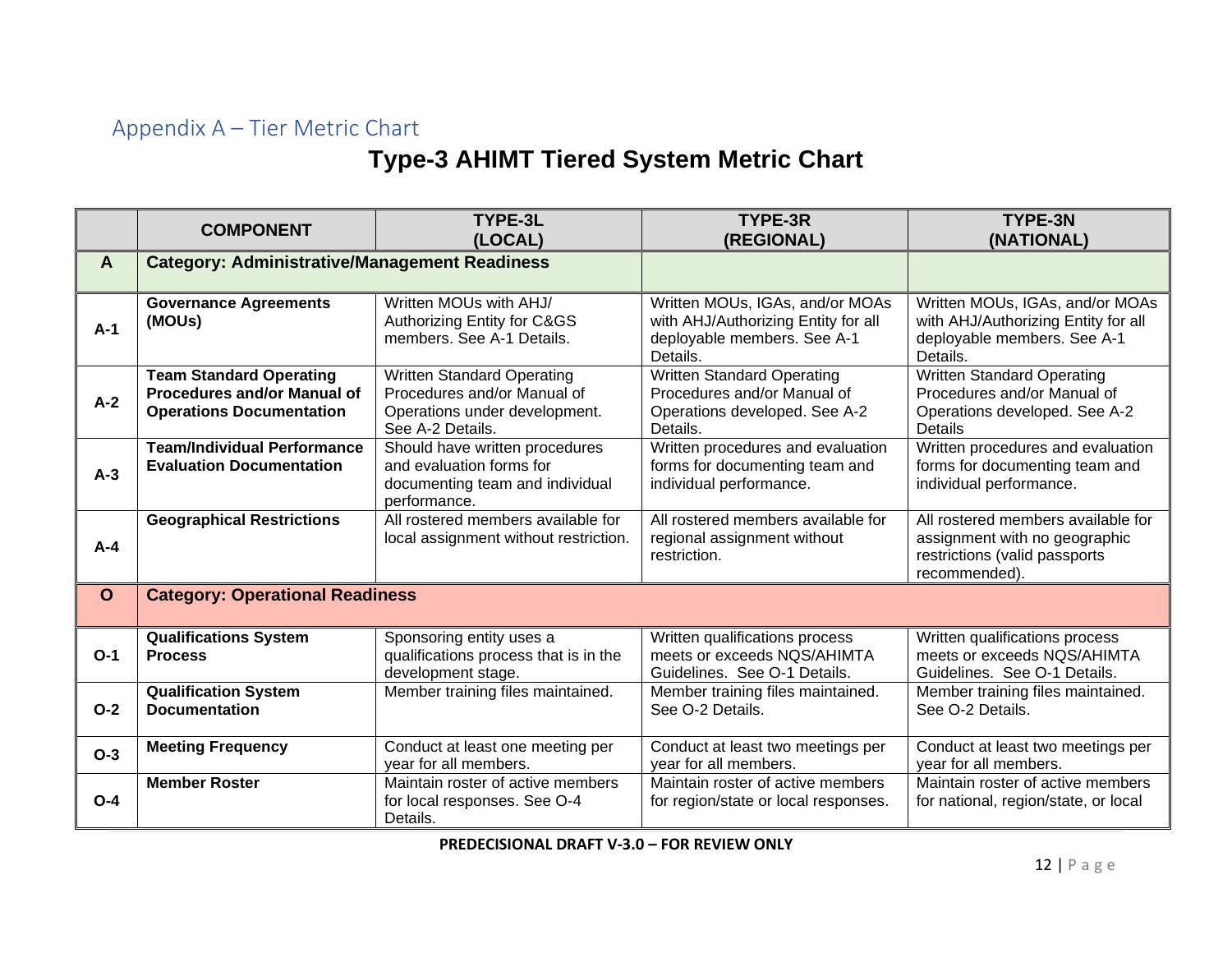|        |                                                |                                                                      | with identified alternates. See O-4                                  | responses with identified                                            |
|--------|------------------------------------------------|----------------------------------------------------------------------|----------------------------------------------------------------------|----------------------------------------------------------------------|
|        |                                                |                                                                      | Details.                                                             | alternates. See O-4 Details.                                         |
|        | <b>Training and Exercise</b>                   | Hold at least one training or                                        | Hold at least two training or                                        | Hold at least two training or                                        |
|        | Program                                        | planned exercise every two years.                                    | planned exercises per year. 40% of                                   | planned exercises per year. 50% of                                   |
|        |                                                | 50% of the rostered team                                             | the rostered team membership                                         | the rostered team membership                                         |
| $O-5$  |                                                | membership must participate.                                         | must participate. Training includes                                  | must participate. Training includes                                  |
|        |                                                | Training includes an exercise that<br>requires producing an Incident | an exercise that requires producing<br>an Incident Action Plan. Each | an exercise that requires producing<br>an Incident Action Plan. Each |
|        |                                                | Action Plan.                                                         | member must attend at least                                          | member must attend at least                                          |
|        |                                                |                                                                      | annually.                                                            | annually.                                                            |
|        | <b>AAR Requirements</b>                        | Team members hold informal or                                        | Team members hold formal After-                                      | Team members hold formal After-                                      |
| $O-6$  |                                                | formal After-Action Review of                                        | Action Review of deployments for                                     | Action Review of all exercises and                                   |
|        |                                                | exercises and deployments for                                        | individual/team improvement.                                         | deployments for individual/team                                      |
|        |                                                | individual/team improvement.                                         |                                                                      | improvement.                                                         |
|        | <b>Incident Documentation</b>                  | Team follows local protocol for                                      | Team follows local protocol for                                      | Team follows local protocol for                                      |
| $O-7$  |                                                | documentation.                                                       | documentation and provides                                           | documentation and provides                                           |
|        |                                                |                                                                      | suggested topics.                                                    | suggested topics.                                                    |
| $O-8$  | <b>Team Composition</b><br><b>Requirements</b> | Ability to deploy the positions<br>identified in O-8 Details.        | Ability to deploy the positions<br>identified in O-8 Details.        | Ability to deploy the positions<br>identified in O-8 Details.        |
|        | <b>C&amp;GS Qualification Level</b>            | Roster enough members to fill                                        | Deploy with Command and General                                      | Deploy with Command and                                              |
| $O-9$  |                                                | <b>Command and General Staff</b>                                     | Staff positions filled, no more than                                 | General Staff positions filled, no                                   |
|        |                                                | positions.                                                           | three as trainees.                                                   | more than one as a trainee.                                          |
|        | <b>C&amp;GS Competency</b>                     | Completion of O-325 course not                                       | Completion of O-325 course                                           | ICT3 and 5 or more of deployed                                       |
|        | <b>Validation</b>                              | available.                                                           | recommended if program passes                                        | C&GS have successfully                                               |
| $O-10$ | (under development)                            |                                                                      | audit of adherence to Regional Tier.                                 | completed O-325 course. Course                                       |
|        |                                                |                                                                      |                                                                      | provided if program passes audit of                                  |
|        |                                                |                                                                      |                                                                      | adherence to National Tier.                                          |
|        | <b>Category: Logistical Readiness</b><br>L     |                                                                      |                                                                      |                                                                      |
|        |                                                |                                                                      |                                                                      |                                                                      |
|        | <b>Self-Sufficiency Capability:</b>            | Team is self-sufficient with food and                                | Team is self-sufficient with food and                                | Team is self-sufficient with food,                                   |
| $L-1$  | Food, Water, and Shelter                       | water for up to 24 hours. Team will                                  | water for up to 48 hours. Team                                       | water, and shelter requirements for                                  |
|        |                                                | need provisions for shelter.                                         | may need provisions or<br>assistance with shelter.                   | up to 72 hours, 96 hours on<br>request.                              |
|        | <b>Self-Sufficiency Capability:</b>            | Team will require provisions or                                      | Team may need provisions or                                          | Team is self-sufficient in                                           |
| $L-2$  | Workspace                                      | assistance with workspace                                            | assistance with workspace                                            | workspace requirements.                                              |
|        |                                                | requirements.                                                        | requirements.                                                        |                                                                      |
|        | <b>Self-Sufficiency Capability:</b>            | Recommended that team maintain                                       | Recommended that team maintain                                       | As a minimum, team must maintain                                     |
| $L-3$  | <b>Equipment and Cache</b>                     | equipment and supplies detailed in                                   | equipment and supplies detailed in                                   | equipment and supplies detailed in                                   |
|        |                                                | chart in L-3.                                                        | chart in L-3.                                                        | chart in L-3.                                                        |

**PREDECISIONAL DRAFT V-3.0 – FOR REVIEW ONLY**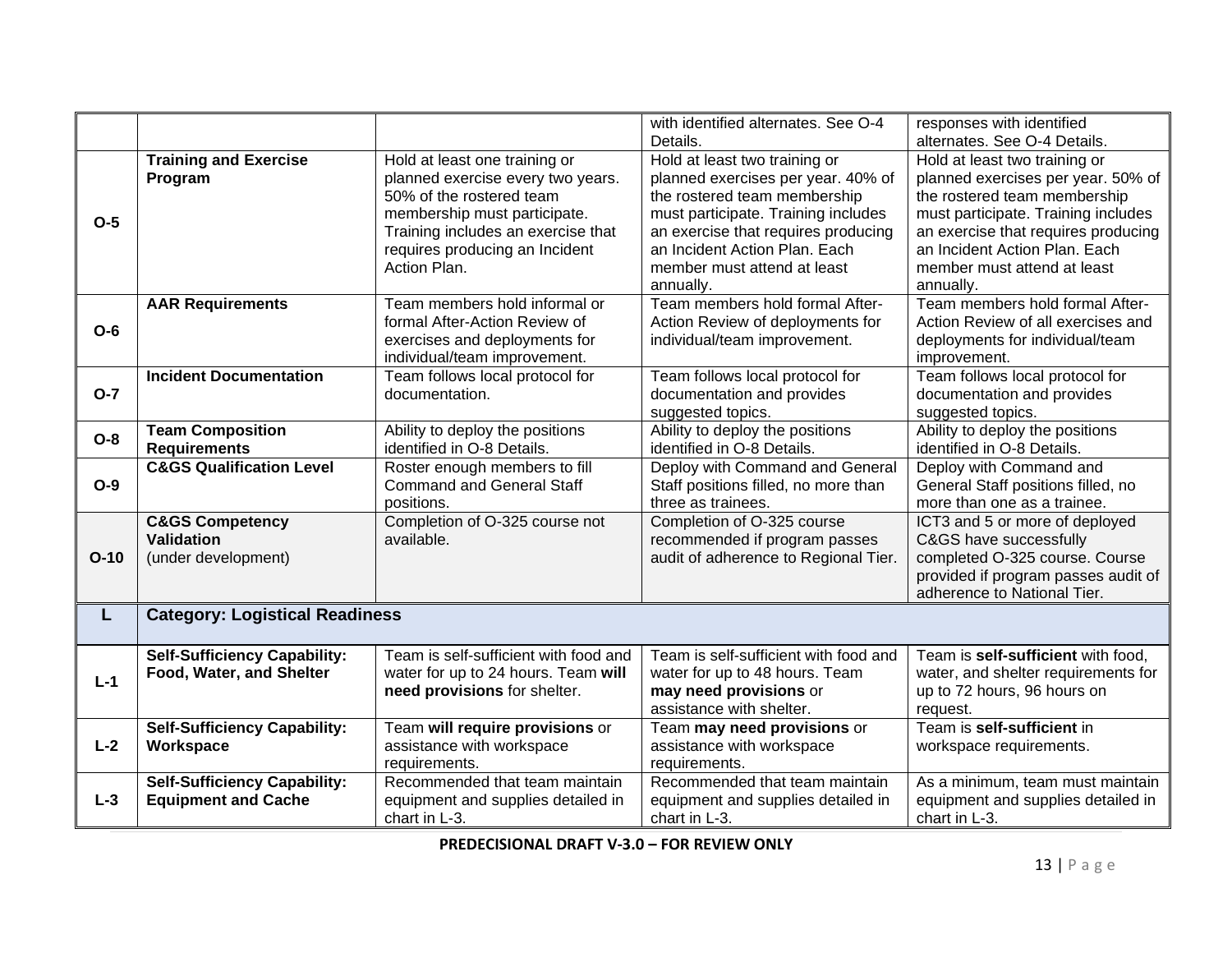|         | <b>Cache Management</b>           | Team performs cache management         | Team performs cache management       | Team performs cache                          |
|---------|-----------------------------------|----------------------------------------|--------------------------------------|----------------------------------------------|
|         |                                   | to ensure availability and rotation of | in accordance with a written cache   | management in accordance with a              |
| $L - 4$ |                                   | expendables.                           | management policy and/or             | written cache management policy              |
|         |                                   |                                        | procedure to ensure availability and | and/or procedure to ensure                   |
|         |                                   |                                        | rotation of expendables.             | availability and rotation of<br>expendables. |
|         | <b>Mobilization Plan or Guide</b> | Written Mobilization Plan under        | <b>Written Mobilization Plan</b>     | Written Mobilization Plan                    |
| $L-5$   |                                   | development. See L-5 Details for       | developed. See L-5 Details for       | developed. See L-5 Details for               |
|         |                                   | suggested topics.                      | recommended topics.                  | suggested topics.                            |
|         | <b>Deployment Transportation</b>  | Team is self-sufficient for ground     | Team is self-sufficient for ground   | Team is self-sufficient for ground           |
| $L-6$   |                                   | transportation of personnel and        | transportation of personnel and      | transportation of personnel and              |
|         |                                   | equipment in one trip.                 | equipment in one trip.               | equipment in one trip.                       |
|         | <b>Equipment Maintenance</b>      | Team performs equipment                | Team performs equipment              | Team performs equipment                      |
| $L - 7$ |                                   | maintenance.                           | maintenance in accordance with a     | maintenance in accordance with a             |
|         |                                   |                                        | written maintenance schedule.        | written maintenance schedule.                |
|         | <b>Individual Go-Kit and</b>      | Personal essentials maintained to      | Personal essentials maintained to    | Personal essentials maintained to            |
| $L-8$   | <b>Supplies</b>                   | support mobilization for up to 48      | support mobilization for up to 72    | support mobilization for up to 17            |
|         |                                   | hours. See chart in L-8 for            | hours. See chart in L-8 for          | days. See chart in L-8 for minimum           |
|         |                                   | minimum recommendations.               | minimum recommendations.             | recommendations.                             |
|         | Section/Team Go-Kit and           | Each section maintains sufficient      | Each section maintains sufficient    | Each section maintains sufficient            |
|         | <b>Supplies</b>                   | supplies and equipment to              | supplies and equipment to            | supplies and equipment to                    |
|         |                                   | successfully operate their section.    | successfully operate their section.  | successfully operate their section.          |
|         |                                   | Includes producing or assisting in     | Includes producing or assisting in   | Includes producing or assisting in           |
| $L-9$   |                                   | preparation of an Incident Action      | preparation of an Incident Action    | preparation of an Incident Action            |
|         |                                   | Plan and managing an incident for      | Plan and managing an incident for    | Plan and managing an incident for            |
|         |                                   | 24 hours without resupply. See         | 48 hours without resupply. See       | 72 hours without resupply. See               |
|         |                                   | charts in L-9 for details and          | charts in L-9 for details and        | charts in L-9 for details and                |
|         |                                   | recommendations.                       | recommendations.                     | recommendations.                             |
|         | <b>Austere Environment</b>        | Recommend hygiene and                  | Recommend hygiene and                | Recommend hygiene and                        |
| $L-10$  | <b>Capabilities</b>               | sanitation capability of team          | sanitation capability of team        | sanitation capability of team                |
|         |                                   | members for up to 24 hours.            | members for up to 48 hours.          | members for up to 72 hours.                  |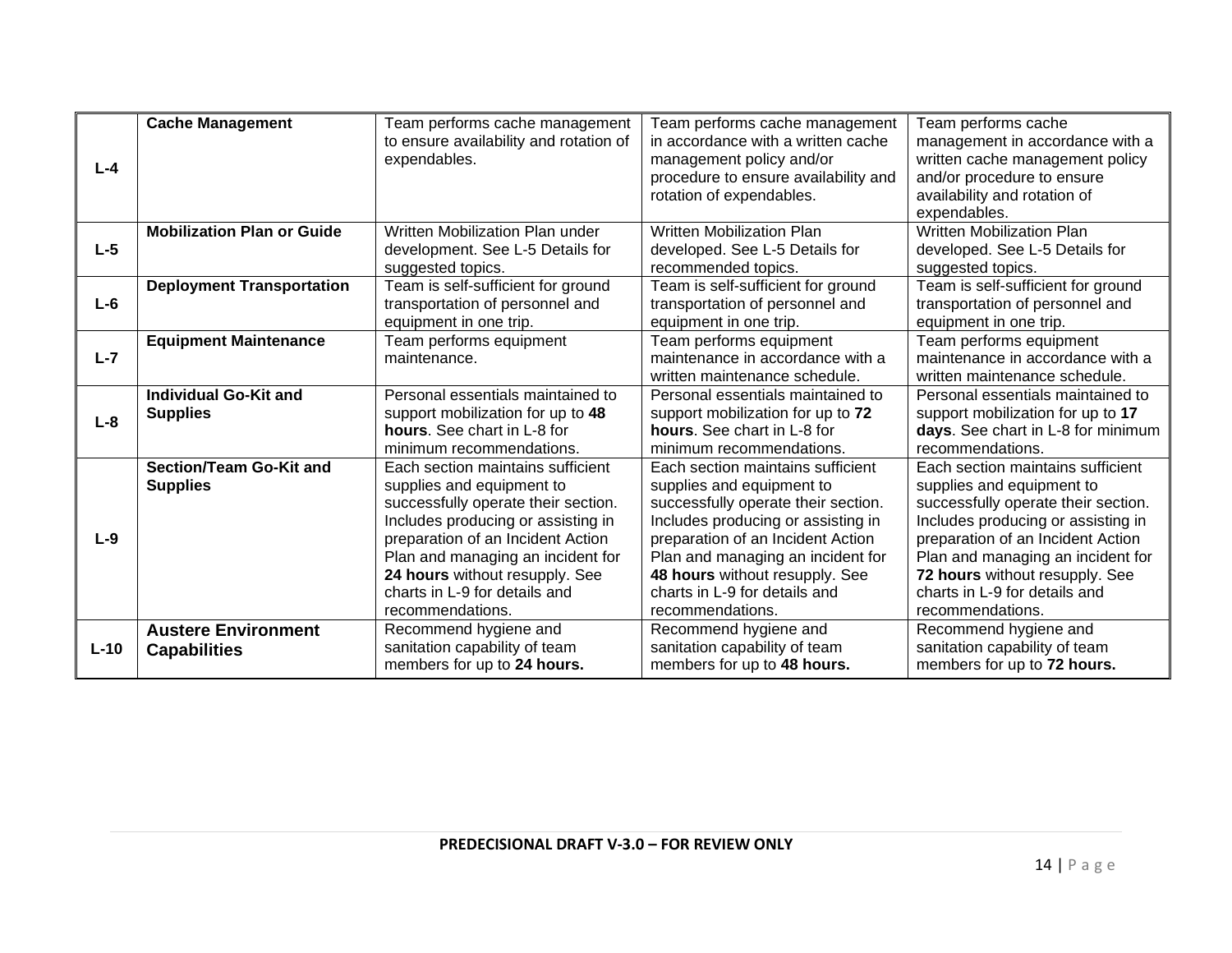# **Component Details**

## **Administrative Readiness**

### **A-1) MOA/MOU/IGAs**.

The following subjects must be addressed in a Memorandum of Understanding, Memorandum of Agreement, or Intergovernmental Agreement:

- a. Each member assigned to the IMT remains an employee of the participating governmental entity for the purposes of compensation and benefits, including Workers Compensation insurance coverage.
- b. Salaries will be paid by the respective state or local government employers, and each member will retain all rights, privileges, and benefits including, but not limited to, insurance, retirement, seniority, and promotional consideration.
- c. Ensuring that members assigned to the IMT are available to deploy with the IMT during their on-call period.

#### **A-2) Standard Operating Procedures or Manual of Operations**

The following policies, plans, and/or procedures must be addressed:

- a. Team structure and roles and responsibilities
- b. Rotation of teams or team members
- c. Delegations of Authority
- d. Recruitment and retention of members
- e. Onboarding procedure and policy
- f. Deployment notification and process
- g. Health screening/Immunizations
- h. Emergency procedures for team members and notification
- i. Handling sensitive documents and access
- j. Incident within an incident procedure
- k. Media policies
- l. Social media policy
- m. Security (loss/theft) procedures
- n. Team discipline policy/process (removal or termination)
- o. Code of conduct/ethics/harassment-free policy
- p. Critical Incident Stress Management Plan
- q. Financial policies and procedures and purchase authority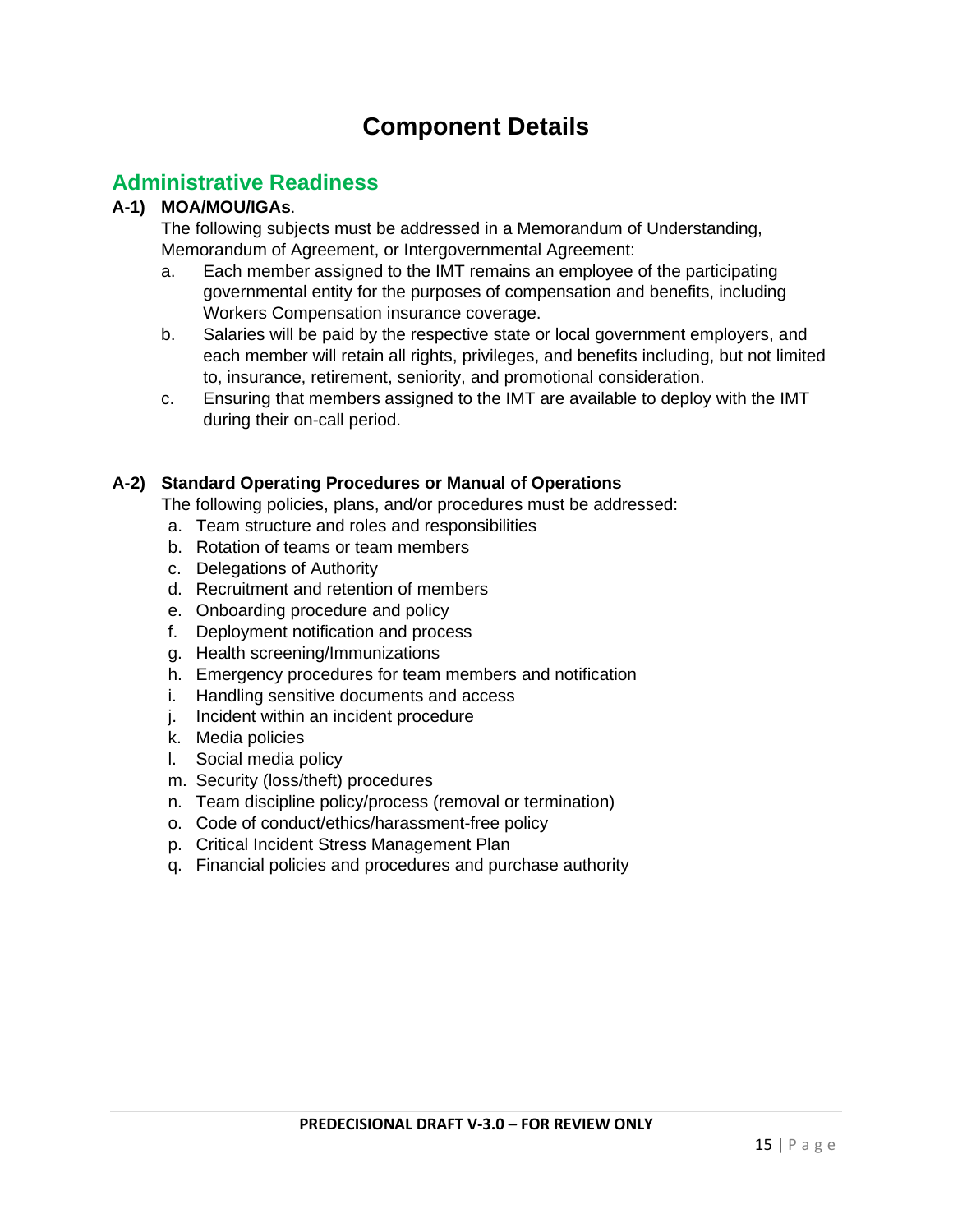# **Component Details**

## **Operational Readiness**

### **O-1) Qualifications System Process**

Include all major headings in the referenced qualifications guide, including:

- a. Currency
- b. Certification/decertification
- c. PTB tracking

### **O-2) Qualifications System Documentation**

Include the following documentation in the files:

- a. Training records for required courses
- b. Incident performance evaluations
- c. Position task book verification

### **O-4) Member Roster**

Primary or alternate members of the C&GS should not be simultaneously rostered as primary or alternate members of other organized emergency-response-related team e.g., Type-2 or Type-1 wildland fire IMTs, USAR Task Forces, Swift Water Rescue teams, etc.

| TYPE-3L<br>(LOCAL)         | TYPE-3R<br>(REGIONAL)      | TYPE-3N<br>(NATIONAL)      |
|----------------------------|----------------------------|----------------------------|
| $1 - ICT3$                 | $1 -$ ICT3                 | $1 -$ ICT3                 |
| $1 - SOF3$                 | $1 - SOF3$                 | $1 - SOF3$                 |
| $1 - PIO3$                 | $2 - P103$                 | $2 - P103$                 |
| $1 -$ LOFR3                | $1 -$ LOFR3                | $1 - LOFR3$                |
| $1 - PSC3$                 | $1 - PSC3$                 | $1 - PSC3$                 |
| $1 -$ OSC3                 | $2 - OSC3$                 | $2 - OSC3$                 |
| $1 -$ LSC3                 | $1 -$ LSC3                 | $1 -$ LSC3                 |
| $1 - FSC3$                 | $1 - FSC3$                 | $1 - FSC$                  |
| Other positions by request | $1 - RESL$                 | $1 - RESL$                 |
| and/or agreement           | $1 - SITL$                 | $1 - SITL$                 |
|                            | $1 - COML$                 | $1 - COML$                 |
|                            | $1 - STAM$                 | $1 - STAM$                 |
|                            | Other positions by request | Other positions by request |
|                            | and/or agreement           | and/or agreement           |

### **O-8) Team Composition Requirements (Minimum)**